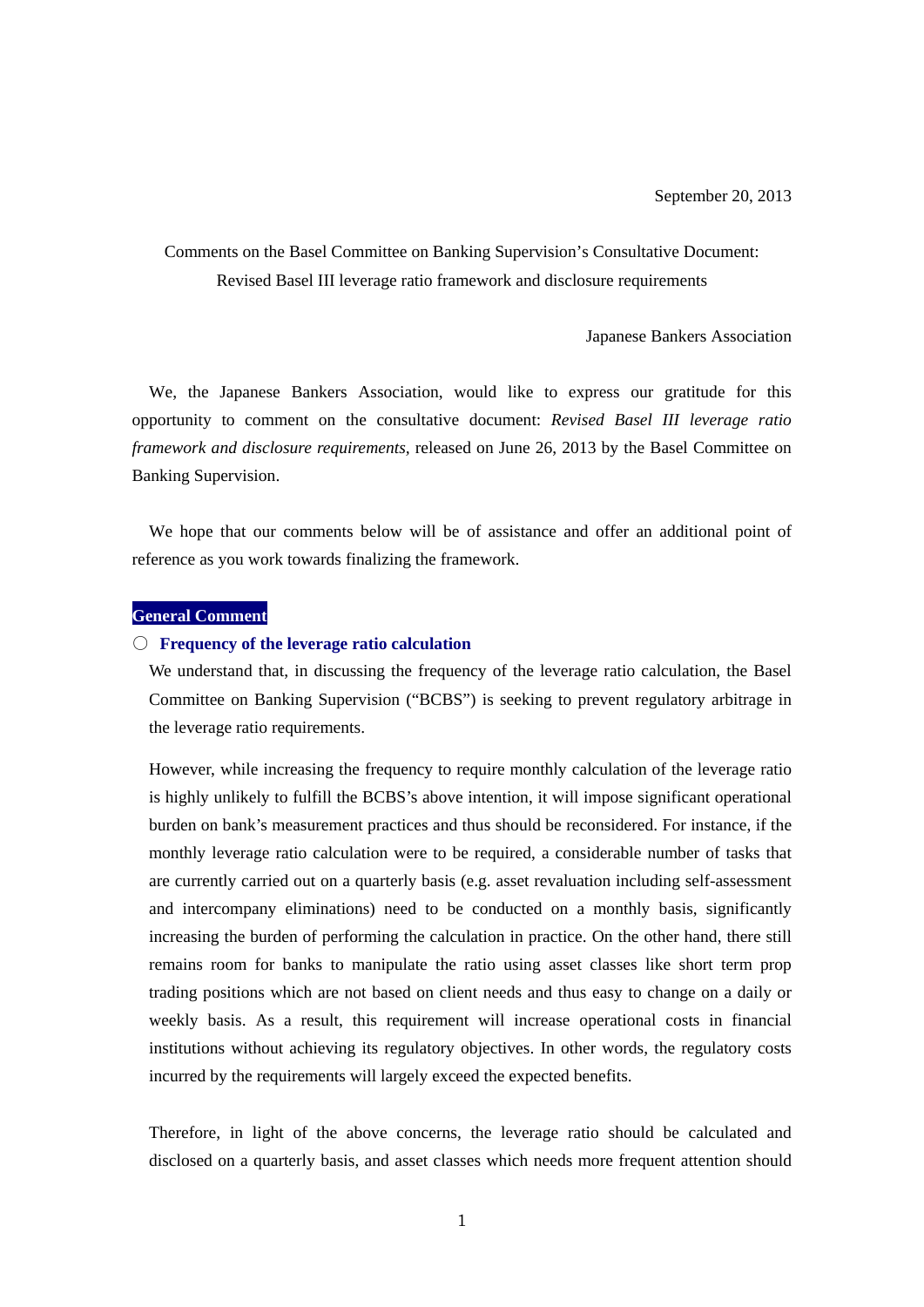be managed and monitored separately with appropriate scope and frequency from supervisor's standpoint based on the characteristics (e.g. product characteristics, purpose of holding, volume and volatility) of such asset class, risk management practices of banks and business practices in each jurisdictions.

### ○ **Objectives and level of the leverage ratio**

1

As described above, to prevent regulatory arbitrage in the leverage ratio requirements, supervisor's close monitoring with appropriate scope and frequency in accordance with the assets' characteristics will be necessary. In addition, as indicated by the BCBS, considering the difference in accounting frameworks, deposit insurance systems and the role and weight of commercial banking in each jurisdiction, it is not appropriate to impose a minimum level of the leverage ratio requirements across the board, which does not reflect risks. The leverage ratio should serve as a supplementary measure and should not be implemented as a Pillar 1 measure even in the future.

The BCBS proposes among other things in its Discussion Paper<sup>1</sup>, a "buffer" structure for the leverage ratio. We disagree with the proposed buffer for the following two reasons:

- 1) Firstly, the reasonableness of the minimum leverage ratio of 3% has not been verified. Furthermore, since reaching agreement in December 2010, the scope of exposures to be included in the Exposure Measure (the denominator of the leverage ratio) has been expanding following the strengthening of regulations while the treatment of the Capital Measure (the numerator) has remained unchanged. This indicates that there is no reason and background that necessitates increasing the threshold from the 3% threshold, and rather, it may be necessary to reduce the current threshold.
- 2) If the minimum leverage ratio is raised, such elevated minimum leverage ratio may substantially serve as a minimum capital requirement, supplanting the risk-based capital ratios to be supplementary measures. In such a case, an improper incentive for banks to reduce low-risk assets and acquire high-risk assets may be triggered; moreover balancing between risk sensitivity, which the BCBS views as an important agenda, may not be fulfilled.

<sup>1</sup> BCBS Discussion Paper on The Regulatory Framework: Balancing Risk Sensitivity, Simplicity and Comparability, July 2013.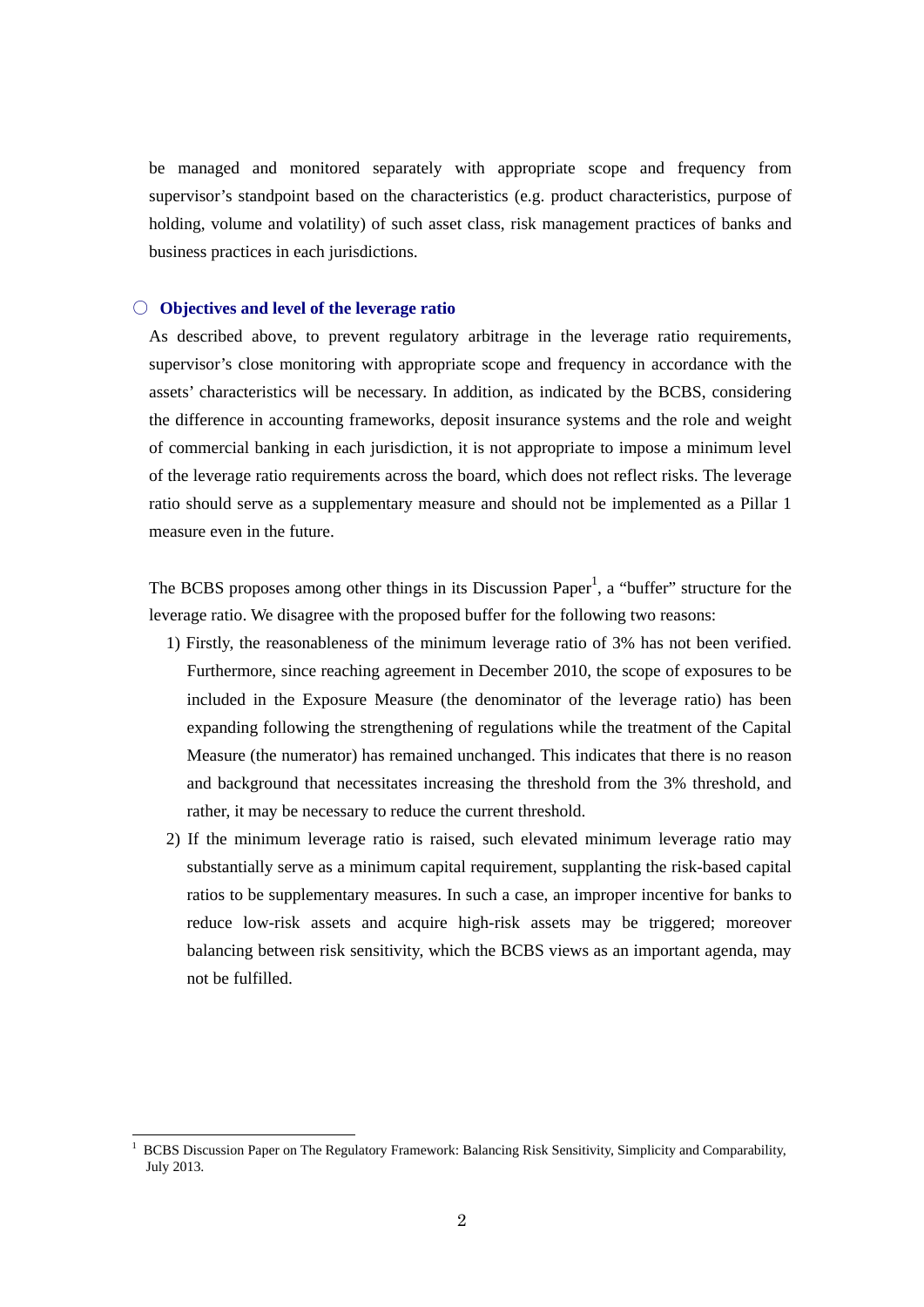# **Specific Comments**

## ○ **Treatment of high quality liquid assets (HQLA)**

Including in the leverage calculation central bank reserves which are permitted by the central bank to be withdrawn during a period of stress could undermine financial institutions' efforts to prepare for a crisis and moreover may limit the central bank's policy options. Similarly, including highly liquid instruments such as government bonds may give rise to incentives for banks to sell such government bonds to raise the leverage ratio, not only resulting in unnecessary market turmoil but also in conflicting with the objectives of liquidity requirements which intend to incentivise financial institutions to hold high-quality liquid assets. It is considered that there is no need to apply the leverage ratio requirements to cash and cash equivalents and it is not in line with the objectives of the requirements.

In this regard, and in order to achieve consistency across regulatory frameworks, HQLA and cash equivalents including central bank reserves should be excluded from the leverage ratio calculation.

### ○ **Treatment of Securities Financing Transaction (SFT)**

The Consultative Document describes in paragraph 35(ii) that a measure of counterparty credit risk calculated as current exposure should be added on to SFT assets. In the case of reverse repurchase agreements, however, the amount of risk is limited to SFT assets (e.g. receivables under resale agreements or receivables under securities borrowing transactions) recognised with no recognition of accounting netting. Even if the counterparty defaults, the maximum loss will be the amount recognised as SFT assets and there is no off-balance-sheet risk. Therefore, there are no reasonable grounds to include other exposures, such as counterparty risks, in addition to SFT assets, and such treatment should be avoided to prevent double counting of exposures.

Further, the calculation set forth in paragraph 35(ii) requires financial institutions to first identify the related collateral for each reverse repurchase agreement and then to calculate the current exposure. This will cause a considerable burden in practice that the associated benefits will not outweigh. In this regard, we consider that the current exposure associated with counterparty credit risk should be excluded from Total Exposures.

### ○ **Timing of disclosure**

According to the Consultative Document, the BCBS plans to carry out final adjustments to the definition and calibration of the leverage ratio in the first half of 2017. This indicates that